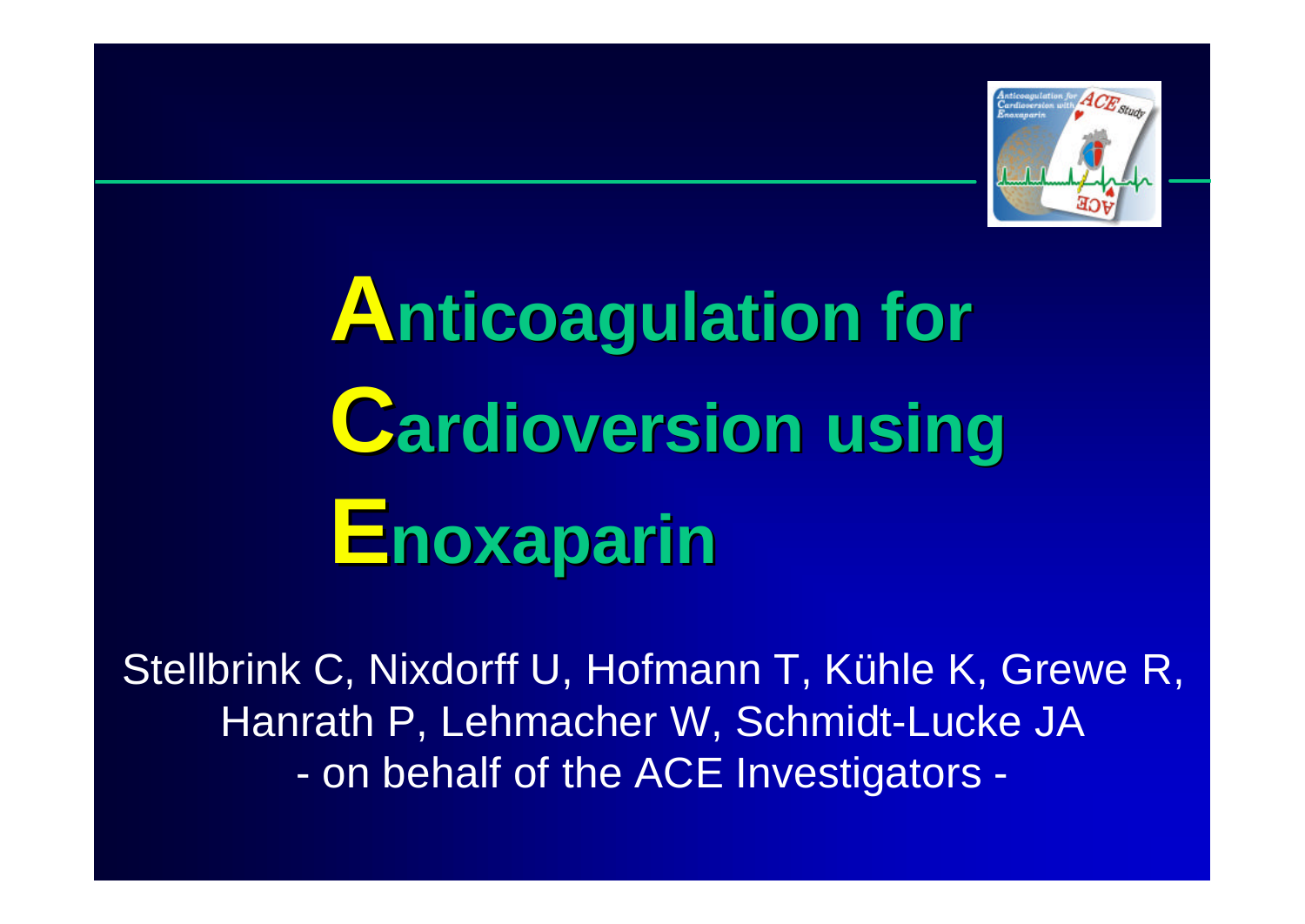### **Potential Advantages of LMWH in AF Cardioversion**



### **Conventional Anticoagulation:**

- • **...is frequently underused due to fear of bleeding complications<sup>1</sup> .**
- • **...requires frequent anticoagulation monitoring.**

#### **Low Molecular Weight Heparins:**

- **...allow ambulatory therapy initiation (s.c. administration).**
- **...do not require routine anticoagulation checks<sup>2</sup> .**
- **...are safe and effective in non-randomized studies of cardioversion5,6 .**

*<sup>1</sup>Lip et al., Br Heart J 1994; 2Hirsh et al. Chest 2001; 3Cohen et al. NEJM 1997; 4ASSENT-3 Lancet 2001; <sup>5</sup>Harenberg Semin Thromb Hemost 1997; 6Roijer et al. Eur Heart J 2000*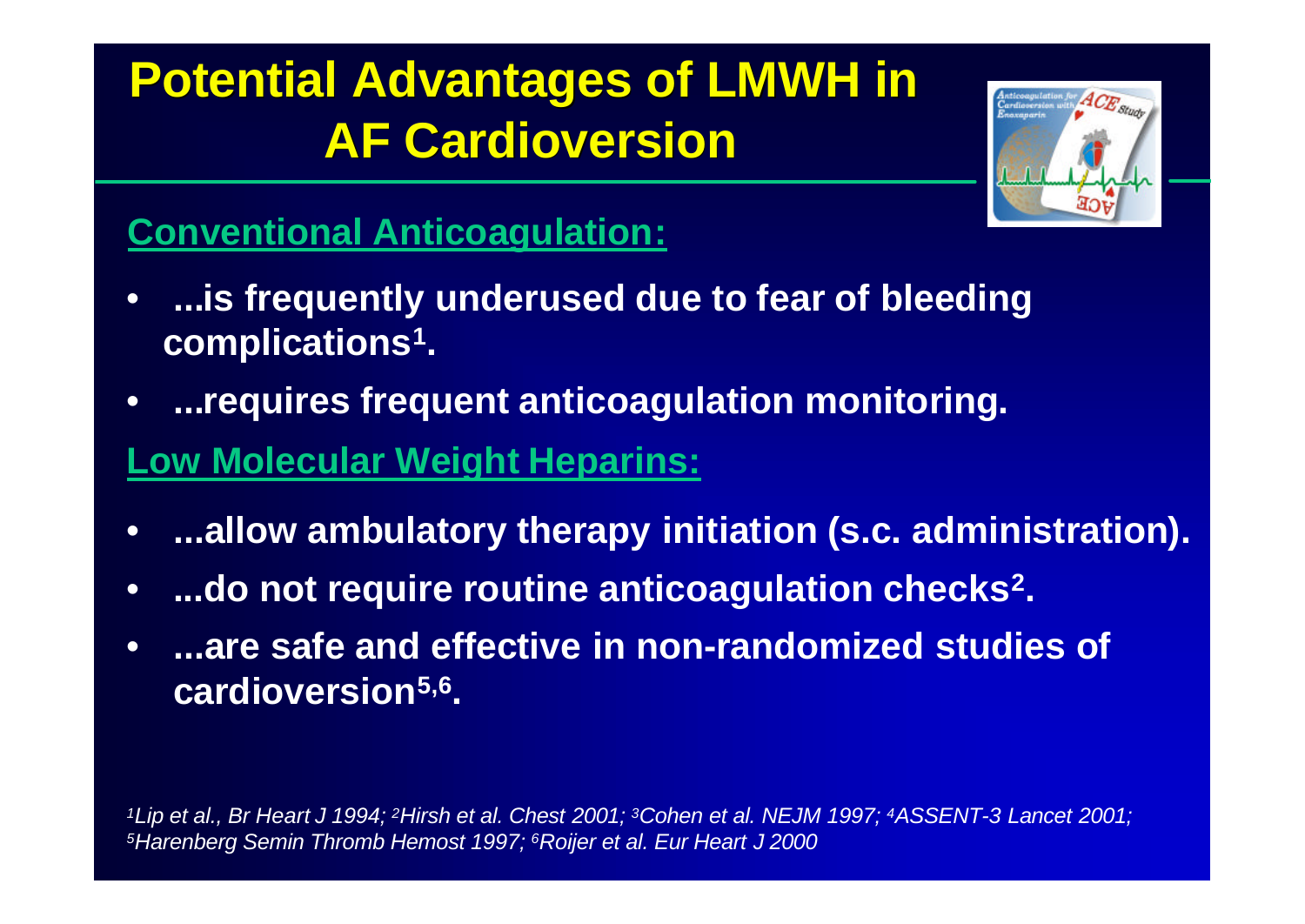



**Evaluate in a prospective randomized, openlabel multicenter trial the efficacy and safety of**

– **s.c. enoxaparin**

 **vs.**

– **i.v. UFH and phenprocoumon (PPC) in cardioversion of non-valvular AF**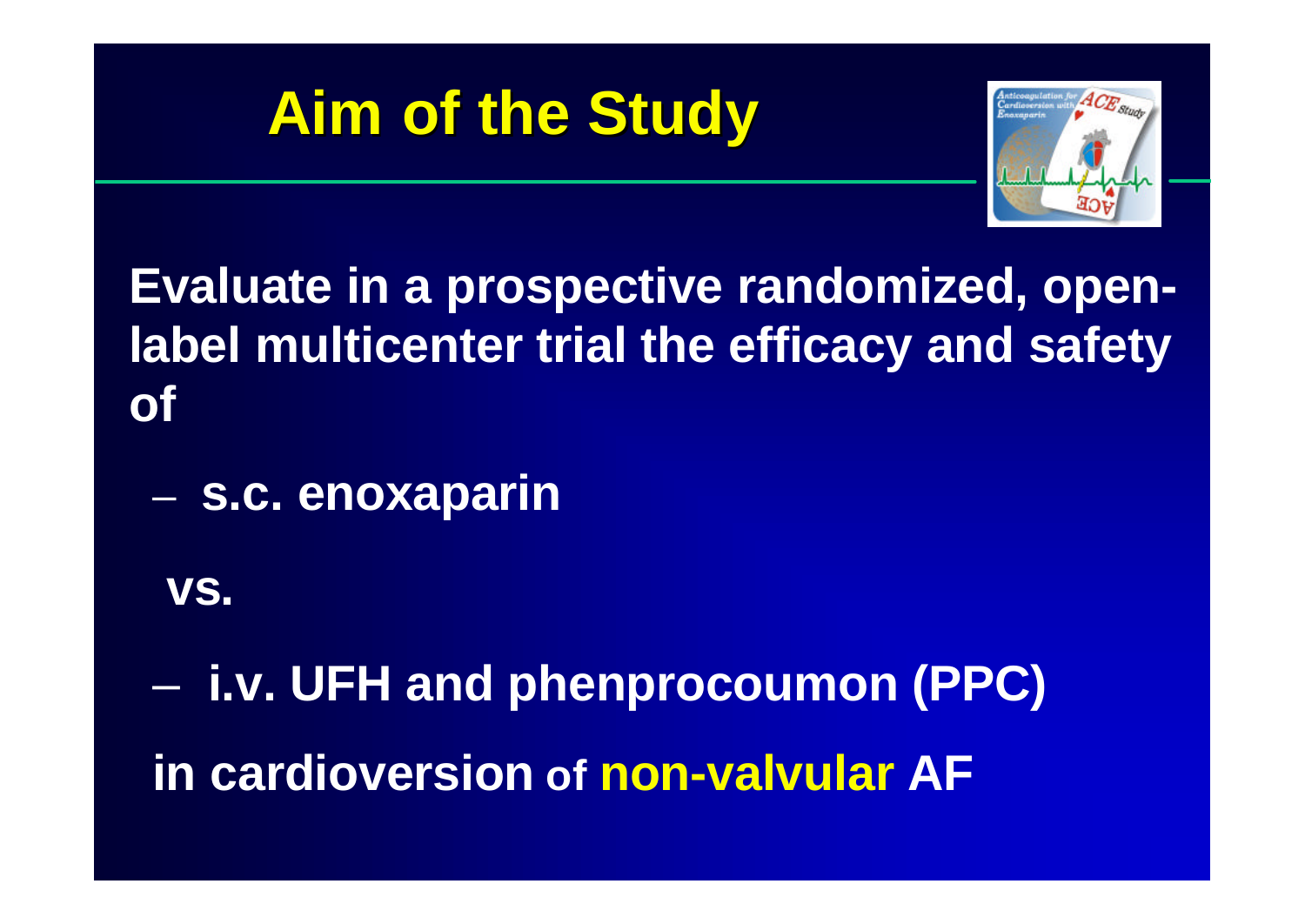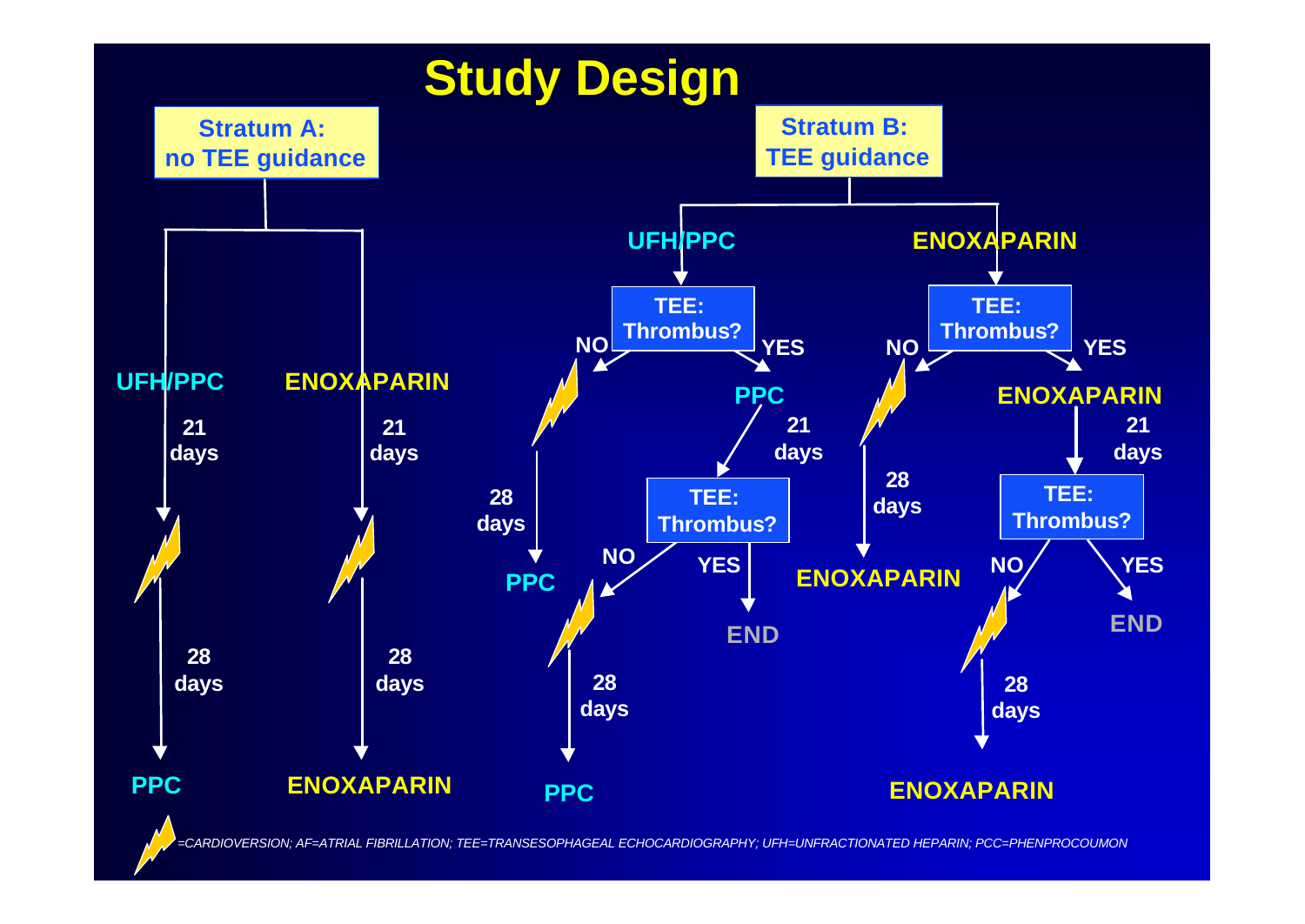## **Study Endpoints\***

#### **Composite primary endpoint:**

- **Cerebral-ischemic neurological events,**
- **Systemic thromboembolism,**
- **Major bleeding complications and**
- **Death from any cause**

#### **Secondary endpoints:**

 **Successful cardioversions, patients in sinus rhythm at study end, other bleeding complications (except major bleedings), injection hematoma Æ ³ 5 cm**

**\*All serious adverse events adjudicated by independent CEC Blinded review of all primary endpoint events by independent ERC**

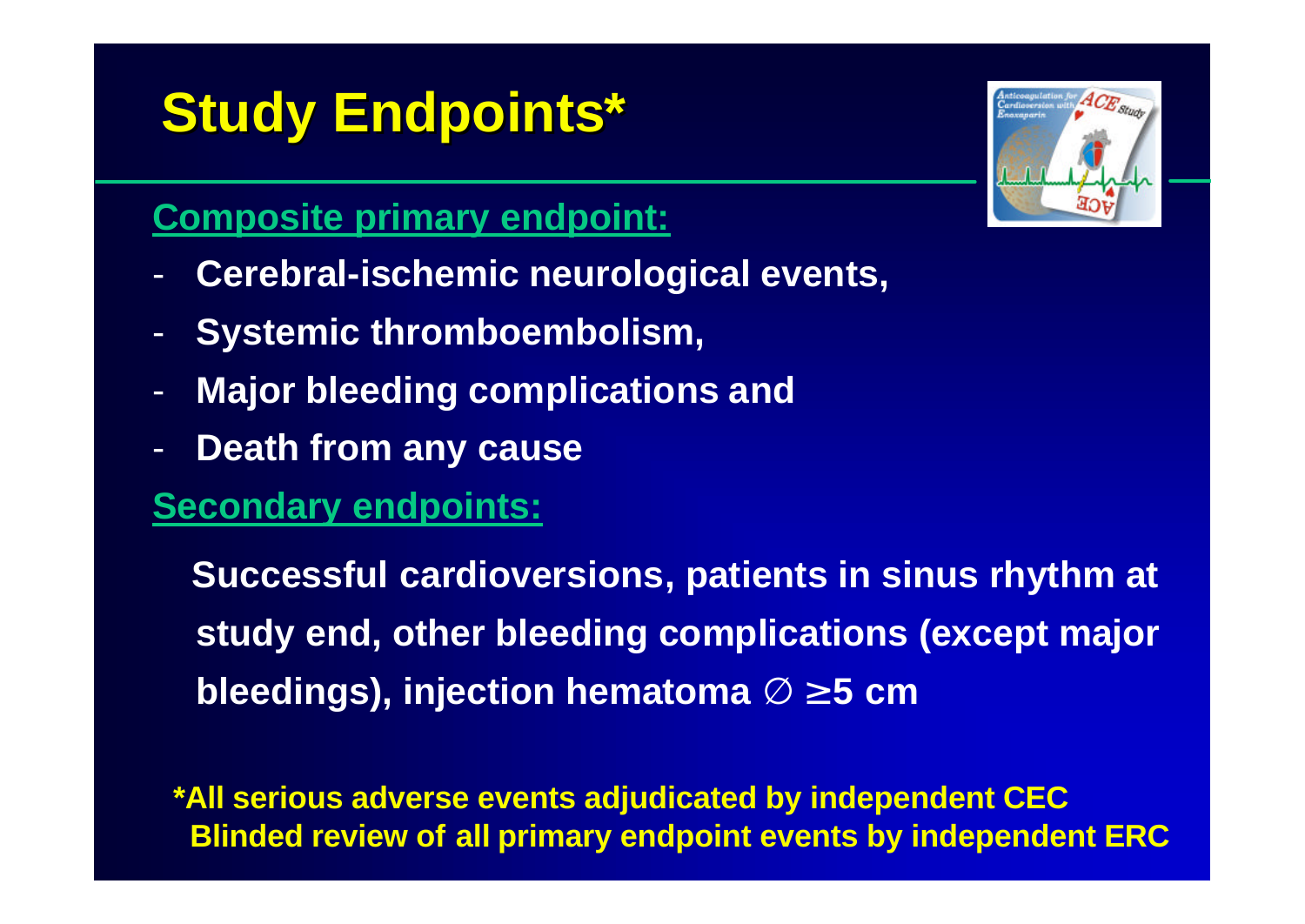### **Results: Primary Endpoint**



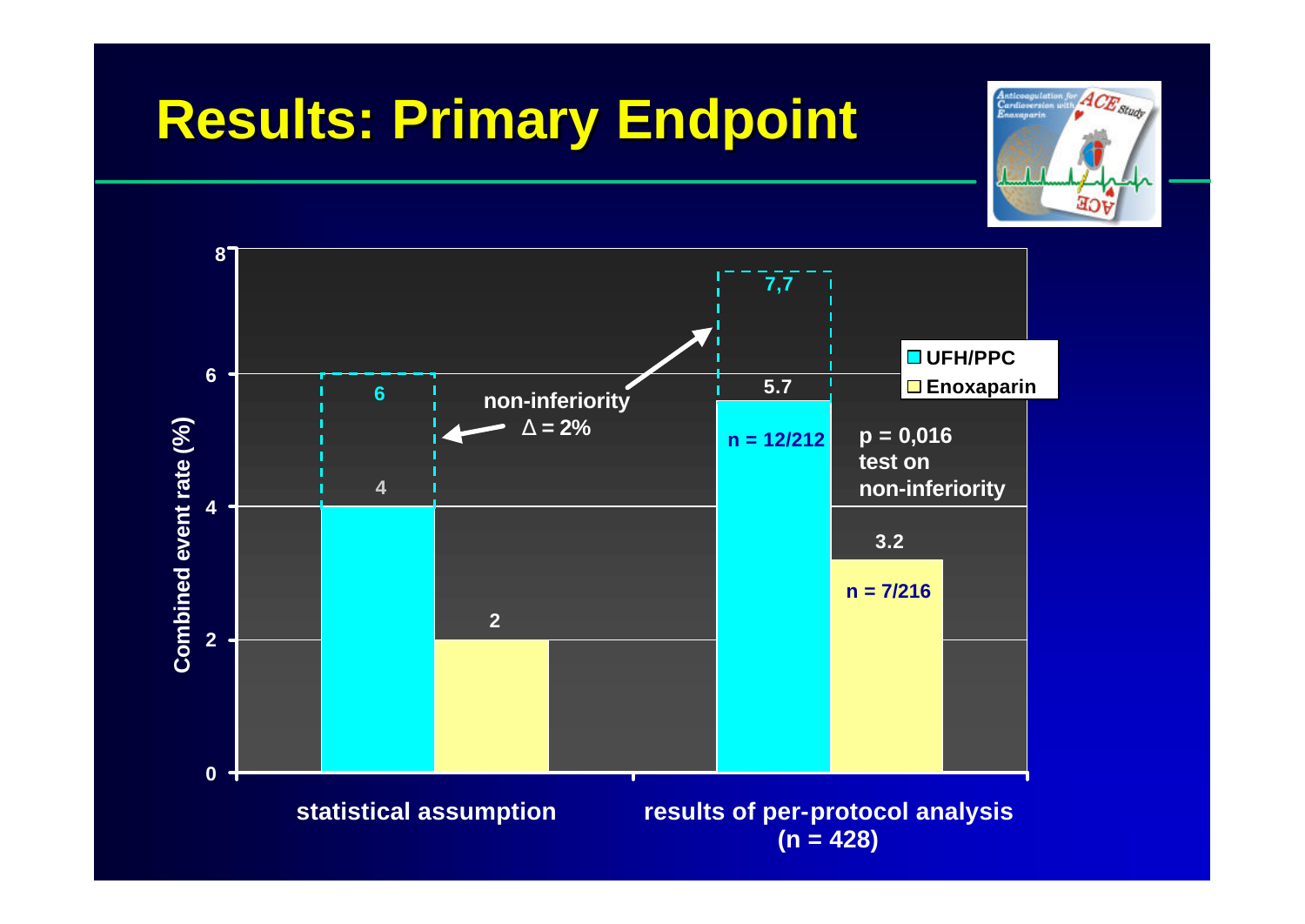### **Primary Endpoint Events (ITT, n=496)**



| <b>Events</b>                                              | <b>Enoxaparin</b><br>$(n=248)$ | <b>UFH/PPC</b><br>$(n=248)$ |
|------------------------------------------------------------|--------------------------------|-----------------------------|
| <b>Composite Endpoint n (%)</b>                            | 7(2.8%)                        | $12(4.8\%)$                 |
| $n$ (%)<br><b>Embolic events</b><br>Major hemorrhage n (%) | $2(0.8\%)$<br>$2(0.8\%)$       | 4(1.6%)<br>6(2.4%)          |
| $n$ (%)<br><b>Deaths</b>                                   | $3(1.2\%)$                     | $5(2.0\%)$                  |